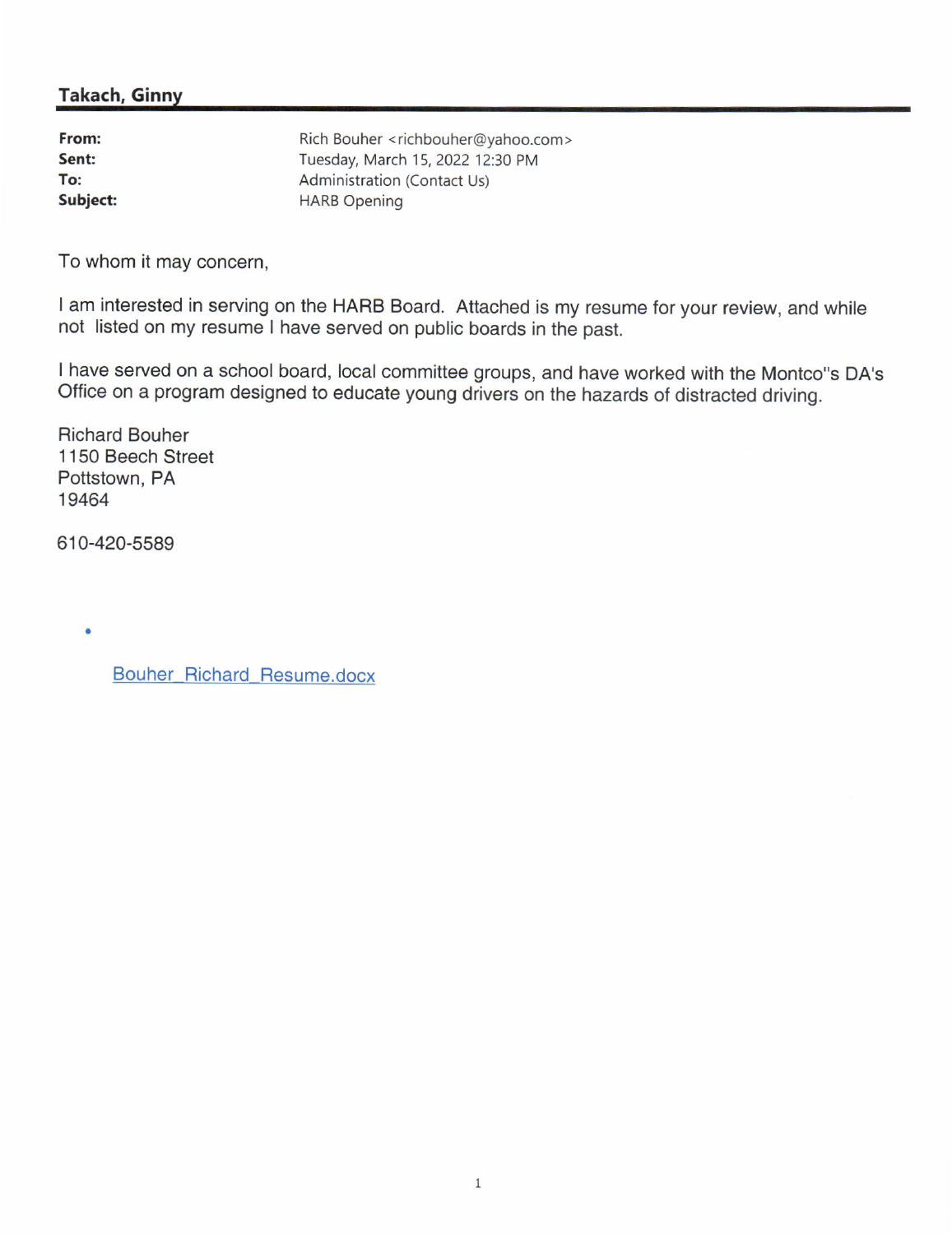# Richard Bouher

Pottstown, PA 19426 | (610) 420-5589 | richbouher@yahoo.com

# Experienced Construction Proiect Manager

Commercial | Schools | Government | Renovation | New Construction | Build-Outs

Full P&L management of major construction projects from start to finish. Excellent reputation for overcoming difficult obstacles and delivering projects on time and on budget. Uncompromising attention standards for quality, teamwork, accountability, and safety. Technical Skills: MS Project, MS 0ffice, Expedition, Prolog, Procore.

## **Professional Experience**

Capital Construction Project Manager/The Hill School, Pottstown, Pa 2/2021 to Present

Proiect Manager for Capital Construction projects at The Hill School, a private Secondary School located in Pottstown, PA. Responsible for all aspects of projects to include, design, bid, construction administration, QA/QC, close our and commissioning.

### Construction Manager/Safe Work Permit Writer I NKF/Dow Chemical, Collegeville, PA | 2018 to Present

Managed site safety, Pre-Construction Services, Scope review, Contractor Selection, Contractor, and Construction for Dow Chemical. Projects included, 13MM 175,000 renovation of an existing building, coordinating office moves for 300+ employees, 14KW transformer Replacement, Closing of office space to include Dow brand/furniture reallocation from a closing Chicago to Midland, MI and Freeport Texas,, to 15,000 sq. ft. processing plants in Freeport, Texas.

- . Responsible for day to day operations including, Site Safety, Quality Assurance/Quality Control, Conformance to plans and Specifications, Commissioning
- r Responsible for coordinating/hosting all project meeting to include, design, construction, and Owners meetings
- Responsible for progress billing validation/approvals,

Safe Work Permit Writer. Issued daily work permits for contractors work on site for compliance with OSHA/Dow requirements to include Elevated work, Hot Work, Isolation of Energy, Isolation of Energy Independent Reviewer,, Atmospheric Monitoring, Heavy Equipment, Fall Prevention, Line and Equipment Opening, General work permits,

#### Project Manager | HUTT'S GLASS, Bechtelsville, PA | 2015 to 2018

Managed P&L commercial glass installation projects for this family-owned business. Introduced GMp principles in response to business methods that facilitated work with the proper compensation.

Took on additional work at a fair market price and consistently delivered value, requiring less time and cost than originally planned.

#### Project Manager | SCOZZARI BUILDERS, INC., Trenton, NJ | 2012 to 2015

Oversaw construction projects for a mid-sized general contractor, including budget confirmation, subcontract buyouts, schedule approval, submittal coordination, quality control, field coordination, and project close-out. Projects ranged from 3,000 sq. ft. tenant fit-outs to 45,000 sq. ft. building renovations and 100,000 sq. ft. new building construction. Supervised staff of eight (superintendents, union carpenters, and laborers).

- Trained and managed the owner's sons; instilled a principle-centered mentality that helped them both become competent and independent project managers for the company.
- . Took over a project that was behind schedule with deteriorating subcontractor relationships; established new change order processes that allowed the project to finish on time and on budget.

#### Project Manager | MCKISSICK AND MCKISSICK, Philadelphia, PA | 2010 to 2012

Managed a 178,000 sq. ft. new Student Learning Center at Lincoln University, including multiple prime contractors and all correspondence between contractors, architect, Department of Government Services, and the University, Served as primary contact for reviewing all changes and processing all change orders and meeting minutes; verified installation of all materials to meet specifications/drawings.

. Repaired fractured relationships between company, general contractor, and government agency; facilitated productive meetings and discussions that allowed the project to be completed on time.